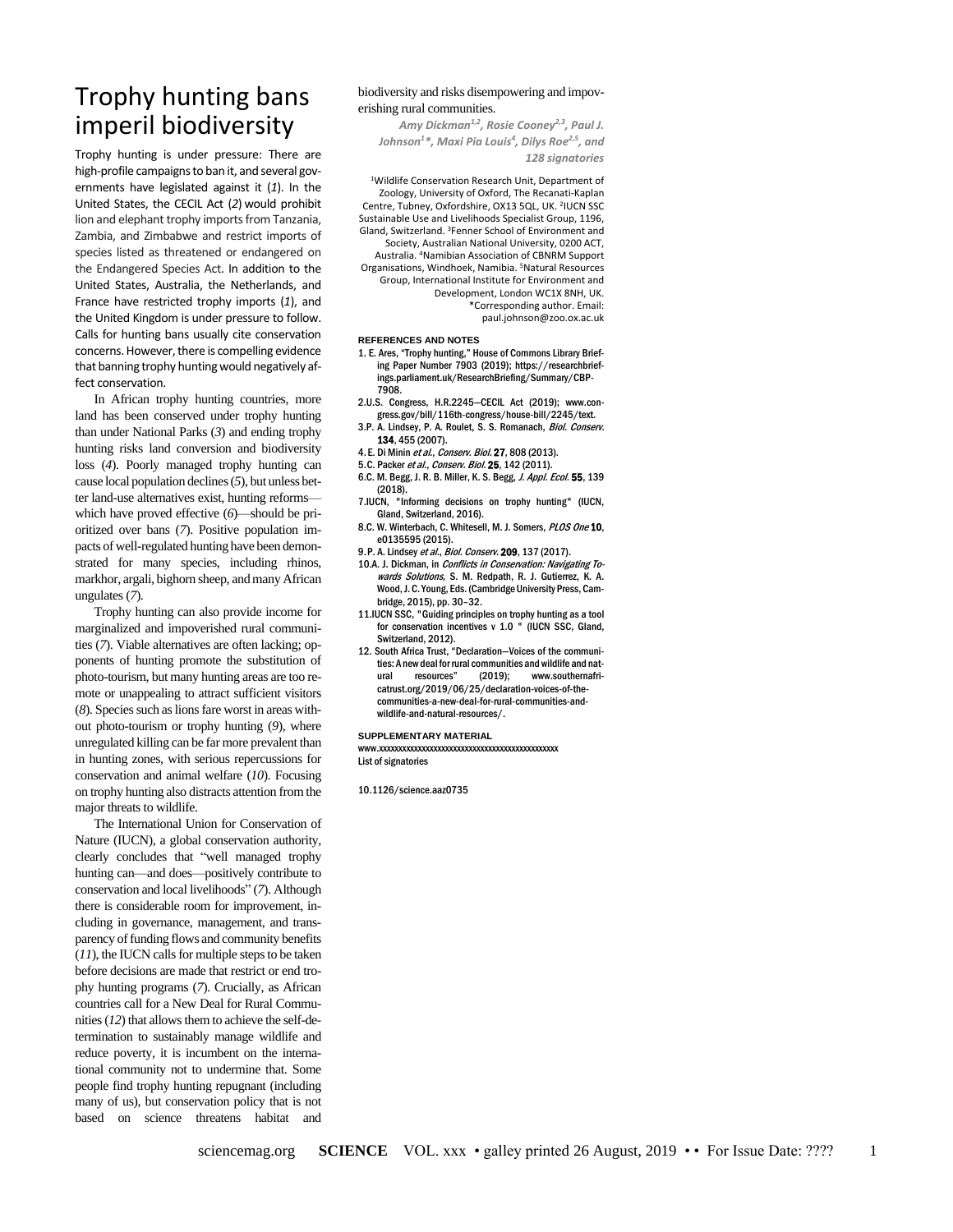www.sciencemag.org/content/365/6456/874/suppl/DC1



# Supplementary Materials for

## **Trophy hunting bans imperil biodiversity**

Amy Dickman, Rosie Cooney, Paul J. Johnson\*, Maxi Pia Louis, Dilys Roe, and 128 signatories

\*Corresponding author. Email: paul.johnson@zoo.ox.ac.uk

Published 30 August 2019, *Science* **365**, 874 (2019) DOI: 10.1126/science.aaz0735

### **This PDF file includes:**

Full list of signatories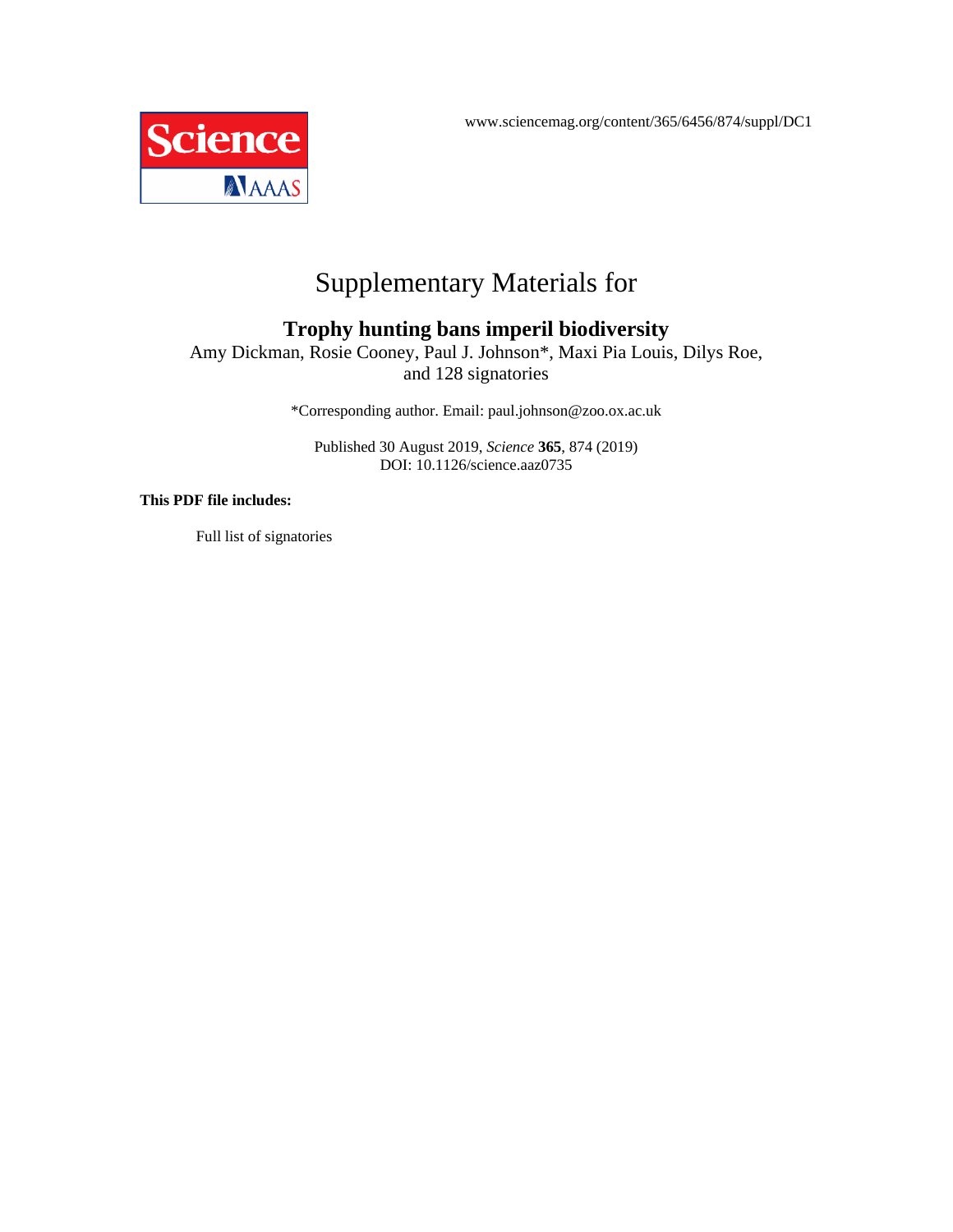## **Full list of signatories for "Trophy hunting bans imperil biodiversity" by Amy Dickman, Rosie Cooney, Paul J. Johnson, Maxi Pia Louis, Dilys Roe**

- 1. Aaron Nicholas, Wildlife Conservation Society, Tanzania
- 2. Adam G. Hart, University of Gloucestershire, UK
- 3. Agostinho Jorge, Niassa Carnivore Project, Mozambique
- 4. Alayne Cotterill, Wildlife Conservation Research Unit, Department of Zoology, University of Oxford, UK
- 5. Alexandra Zimmerman, Chair, IUCN SSC Human-Wildlife Conflict Task Force
- 6. Amy Hinks, Wildlife Conservation Research Unit, Department of Zoology, University of Oxford
- 7. Amy Hinsley, Wildlife Conservation Research Unit, Department of Zoology, University of Oxford, UK
- 8. Ana Grau, Ruaha Carnivore Project, Tanzania
- 9. Andrew Jacobson, Catawba College Salisbury, NC 28144 USA.
- 10. Andrew James Hearn, Wildlife Conservation Research Unit, Department of Zoology, University of Oxford, UK
- 11. Andrew Parker, Vice President of Strategy & Programs, Africa Division, Conservation International
- 12. Angus Middleton, Executive Director, Namibia Nature Foundation, Namibia
- 13. Arash Ghoddousi, Humboldt-University Berlin, Germany
- 14. Asser Ndjiteuza, %Khaodi//Hoas Conservancy Chairperson, Namibia
- 15. Axel Moehrenschlager, Chair, IUCN Species Survival Commission Conservation Translocation Specialist Group, and Centre for Conservation Research, Calgary Zoological Society, Calgary, Alberta, Canada
- 16. BenJee Cascio, Ruaha Carnivore Project, Tanzania
- 17. Brian Child, Associate Professor, Department of Geography, Center for Africa Studies, University of Florida, USA
- 18. Byron Du Preez, Jesus College, University of Oxford, UK
- 19. Catherine E. Semcer, Research Fellow, Property and Environment Research Center, USA
- 20. Charles Jones Nsonkali, OKANI, Cameroon
- 21. Charles Jonga, Director, CAMPFIRE Association, Zimbabwe
- 22. Charlotte Searle, Wildlife Conservation Research Unit, Department of Zoology, University of Oxford, UK
- 23. Chris Brown, Namibian Chamber of Environment, representing a membership of 65 Namibian environmental NGOs
- 24. Colleen Begg, Director, Niassa Carnivore Project, Mozambique
- 25. Cory Whitney, Center for Development Research, University of Bonn, Germany
- 26. Craig Packer, Director, Lion Research Center, University of Minnesota, USA
- 27. Damian Bell, Honeyguide, Tanzania
- 28. Dan Challender, Oxford Martin Fellow, Oxford Martin Programme on the Illegal Wildlife Trade, Department of Zoology, University of Oxford, UK
- 29. David Mallon, Co-Chair, IUCN Species Survival Commission, Antelope Specialist Group; Manchester Metropolitan University, UK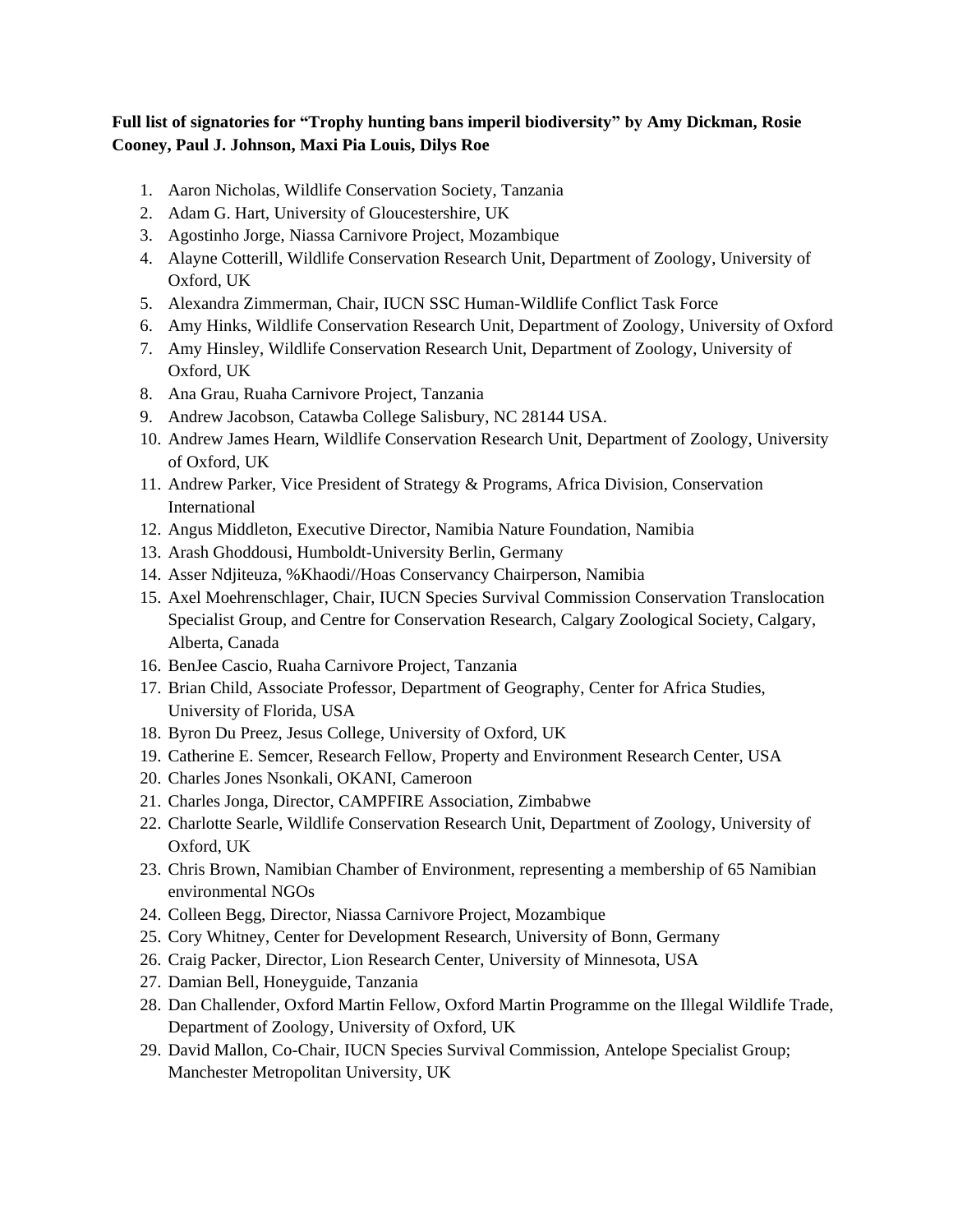- 30. Debbie Peake, Botswana Coalition for Conservation, Ngamiland Council of Non-Governmental Organisations and Botswana Wildlife Producers Association
- 31. Diogo Veríssimo, Department of Zoology and Oxford Martin School, University of Oxford, UK & Institue for Conservation and Research, San Diego Zoo, USA
- 32. Dominik T. Bauer, Wildlife Conservation Research Unit, Department of Zoology, University of Oxford, UK
- 33. Duan Biggs, Griffith University, Queensland, Australia
- 34. Ed Sayer, Country Director & Programme Manager, Frankfurt Zoological Society Zambia
- 35. Edson Gandiwa, School of Wildlife, Ecology and Conservation, Chinhoyi University of Technology, Zimbabwe
- 36. EJ Milner-Gulland, Director, Interdisciplinary Centre for Conservation Science, Department of Zoology, University of Oxford, UK
- 37. Elizabeth L. Bennett, Vice President, Species Conservation, Wildlife Conservation Society, USA
- 38. Enrico Di Minin, Department of Geosciences and Geography, University of Helsinki, Finland
- 39. Eric Xaweb, Tsiseb Conservancy Manager, Namibia
- 40. Gail Potgieter, Felines Communication and Conservation Consultants, Namibia
- 41. George Wambura, CEO Community Wildlife Management Areas Consortium (CWMAC), Tanzania
- 42. Gerhard R Damm, Conservation Frontlines Foundation
- 43. Ghulam Mohd Malikyar, Environmental Analyst, Afghanistan
- 44. Haibin Wang, Ph.D., China Wildlife Conservation Association
- 45. Hans de Iongh, Leo Foundation
- 46. Harriet T. Davies-Mostert, Endangered Wildlife Trust, South Africa and Mammal Research Institute, University of Pretoria, South Africa
- 47. Himla Angula, NACSO Institutional Support Coordinator, Namibia
- 48. Hollie Booth, University of Oxford, UK
- 49. Holly Dublin, Member, IUCN Sustainable Use and Livelihoods Specialist Group
- 50. Hongjie Wang, Vice President, China Wildlife Conservation Association
- 51. Hugo van der Westhuizen, Gonarezhou Conservation Trust, Zimbabwe
- 52. Isla Duporge, Wildlife Conservation Research Unit, Department of Zoology, University of Oxford, UK
- 53. James Stevens, Member, IUCN SSC Human-Wildlife Conflict Task Force
- 54. Janet Matoka, Assistant Director, Integrated Rural Development and Nature Conservation, Namibia
- 55. Janusz Sielicki, Vicepresident, International Association for Falconry and Conservation of Birds of Prey
- 56. Jenny Anne Glikman, Member, IUCN SSC Human-Wildlife Conflict Task Force
- 57. Jeremy Cusack, Biological and Environmental Sciences, University of Stirling, UK
- 58. John Kasaona, Executive Director, Integrated Rural Development and Nature Conservation, Namibia
- 59. Juan Herrero, Co-chair, IUCN SSC Caprinae Specialist Group; and Technical School, University of Saragossa, Spain
- 60. Judie Melikie, Huab Conservancy Chairperson, Namibia
- 61. Julia Jones, University of Bangor, UK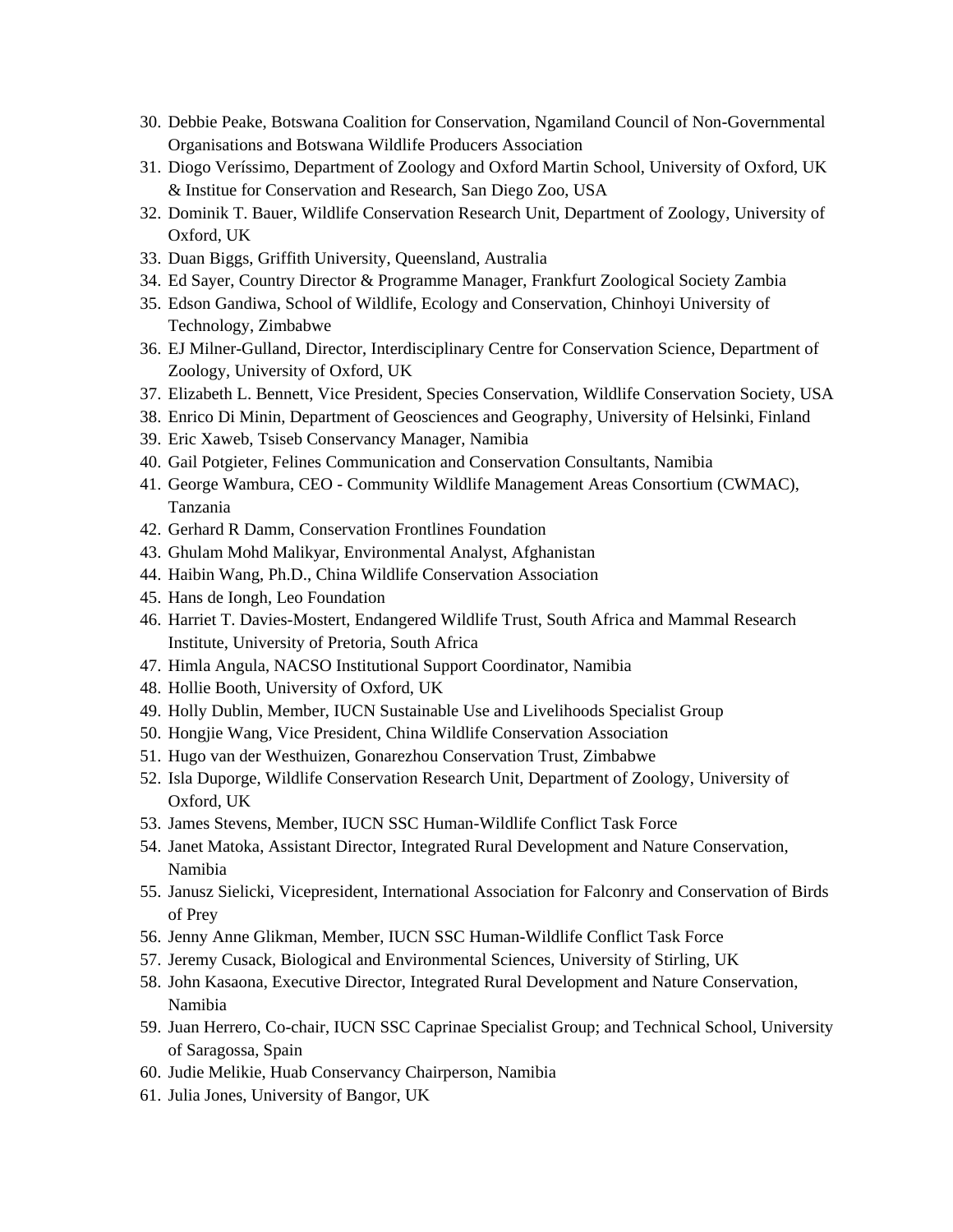- 62. Julian Fennessy, Director, Giraffe Conservation Foundation, Namibia
- 63. Juliette Claire Young, NERC Centre for Ecology and Hydrology, UK
- 64. Julius G. Bright Ross, Wildlife Conservation Research Unit, Department of Zoology, University of Oxford, UK
- 65. Justin Brashares, Department of Environmental Science, Policy, and Management, UC Berkeley, USA
- 66. Justin Seymour-Smith, Trans-Kalahari Predator Programme, Wildlife Conservation Research Unit, University of Oxford, UK
- 67. Karen Laurenson, Interim Director, Africa Department, Frankfurt Zoological Society
- 68. Keith Somerville, Durrell Institute of Conservation and Ecology, University of Kent, UK
- 69. Khalil Karimov, Tajikistan Snow Leopard Programme Field Scientist; Central Asia Regional Chair, IUCN Sustainable Use and Livelihoods Specialist Group
- 70. Kim S Jacobsen, Wildlife Conservation Research Unit, Department of Zoology, University of Oxford, UK
- 71. Korsh Ararat, Nature Iraq/University of Sulaimani, Iraq
- 72. Laura Perry, Wildlife Conservation Research Unit, Department of Zoology, University of Oxford, UK
- 73. Lisanne Petracca, Conservation Scientist, Panthera, USA
- 74. Liz Rihoy, Director, Resource Africa UK
- 75. Lovemore Sibanda, Wildlife Conservation Research Unit, Department of Zoology, University of Oxford, UK
- 76. Luke Dollar, Department of Environment & Sustainability, Catawba College Salisbury, NC 28144 USA
- 77. Luke Hunter, Executive Director, Big Cats Program, Wildlife Conservation Society, USA
- 78. Marco Festa-Bianchet, Département de biologie, Université de Sherbrooke, Canada
- 79. Marco Pani, Member, IUCN Sustainable Use and Livelihoods Specialist Group
- 80. Marion Valeix, Laboratoire de Biométrie et Biologie Evolutive, Centre National de la Recherche Scientifique (CNRS), Université de Lyon, France
- 81. Mark Stanley-Price, Wildlife Conservation Research Unit, Department of Zoology, University of Oxford, UK
- 82. Mathew Bukhi Mabele, Department of Geography and Environmental Studies, University of Dodoma, Tanzania
- 83. Matthew Becker, CEO, Zambian Carnivore Programme, Zambia
- 84. Matthew Wijers, Wildlife Conservation Research Unit, Department of Zoology, University of Oxford, UK
- 85. Michael Archer, PANGEA Research Center, School of Biological, Earth & Environmental Sciences, University of New South Wales, Sydney, Australia
- 86. Michael 't Sas-Rolfes, School of Geography and the Environment and Oxford Martin School, University of Oxford, UK
- 87. Mike Hoffmann, Head, Global Conservation Programmes, Zoological Society of London, UK
- 88. Mike Knight, Chair, IUCN SSC African Rhino Specialist Group
- 89. Mohammad Farhadinia, Oxford Martin School, University of Oxford, UK
- 90. Moses Selebatso, Wildlife Ecologist, Kalahari Research and Conservation, Botswana
- 91. Munavvar Alidodov, President, Association of Nature Conservation Organisations of Tajikistan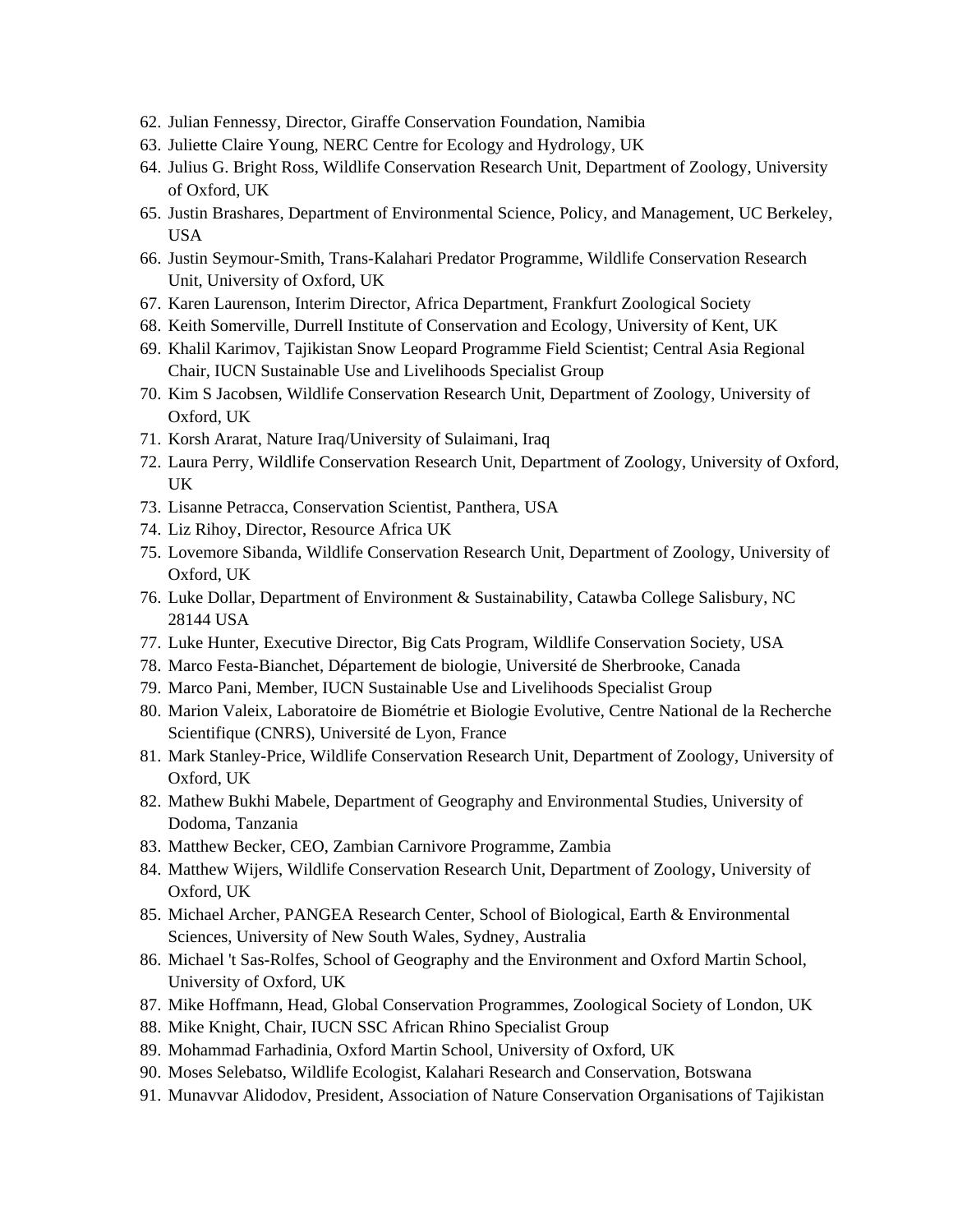- 92. Nafeesa Esmail, Oxford Martin School & Department of Zoology, University of Oxford, UK
- 93. Niall Hammond, Griffith University, Queensland, Australia
- 94. Niki Rust, School of Natural & Environmental Sciences, Newcastle University, UK
- 95. Nils Bunnefeld, Professor in Conservation Science, Biological and Environmental Sciences, University of Stirling, UK
- 96. Nyambe Nyambe, Executive Director, Kavango–Zambezi Transfrontier Conservation Area
- 97. Paolo Strampelli, Wildlife Conservation Research Unit, Department of Zoology, University of Oxford, UK
- 98. Paolo Wilfred, Department of Life Sciences, Open University of Tanzania
- 99. Peadar Brehony, University of Cambridge, UK
- 100. Pete Coppolillo, Executive Director, Working Dogs for Conservation, USA
- 101. Peter Coals, Wildlife Conservation Research Unit, Department of Zoology, University of Oxford, UK; School of Animal, Plant & Environmental Science, University of the Witwatersrand, Johannesburg, South Africa
- 102. Peter Tyrrell, Wildlife Conservation Research Unit, Department of Zoology, University of Oxford, UK
- 103. Peyton West, Executive Director, Frankfurt Zoological Society U.S.
- 104. Philippe Chardonnet, Co-Chair, IUCN Species Survival Commission, Antelope Specialist Group
- 105. Rebecca Klein, Cheetah Conservation Botswana
- 106. Richard W. S. Fynn, Okavango Research Institute, University of Botswana
- 107. Rob Morley, Flora Fauna & Man
- 108. Robert Kenward, Chair for Sustainable Use and Management of Ecosystems in IUCN Commission on Ecosystem Management
- 109. Robert Thomson, Felines Communication and Conservation Consultants, Namibia
- 110. Robin Sharp, retired Director of Wildlife and Countryside, UK Department of Environment
- 111. Rodgers Lubilo, Chairperson, Zambia Community-Based Natural Resources Management (CBNRM) Forum
- 112. Rosalie Iileka, Namibia Nature Foundation
- 113. Ruth Feber, Wildlife Conservation Research Unit, Department of Zoology, University of Oxford, UK
- 114. Sándor Csányi, Institute for Wildlife Conservation, Szent István University, Hungary
- 115. Sandro Lovari, Co-Chair, IUCN Caprinae Specialist Group; and Maremma Natural History Museum, Grosseto, Italy
- 116. Sarah Durant, Institute of Zoology, Zoological Society of London, UK
- 117. Shadrach Mwaba, Zambian Carnivore Programme and Wildlife Conservation Research Unit, Department of Zoology, University of Oxford, UK
- 118. Simon Hedges, Asian Arks; Lao PDR; IUCN SSC Human-Wildlife Conflict Task Force
- 119. Simon Pooley, Department of Geography, Birkbeck University of London, UK
- 120. Stefan Michel, IUCN Caprinae Specialist Group, IUCN Sustainable Use and Livelihoods Specialist Group
- 121. Stein Katupa, Kunene Conservancy Regional Association Secretary, Namibia
- 122. Stephen Redpath, University of Aberdeen, UK